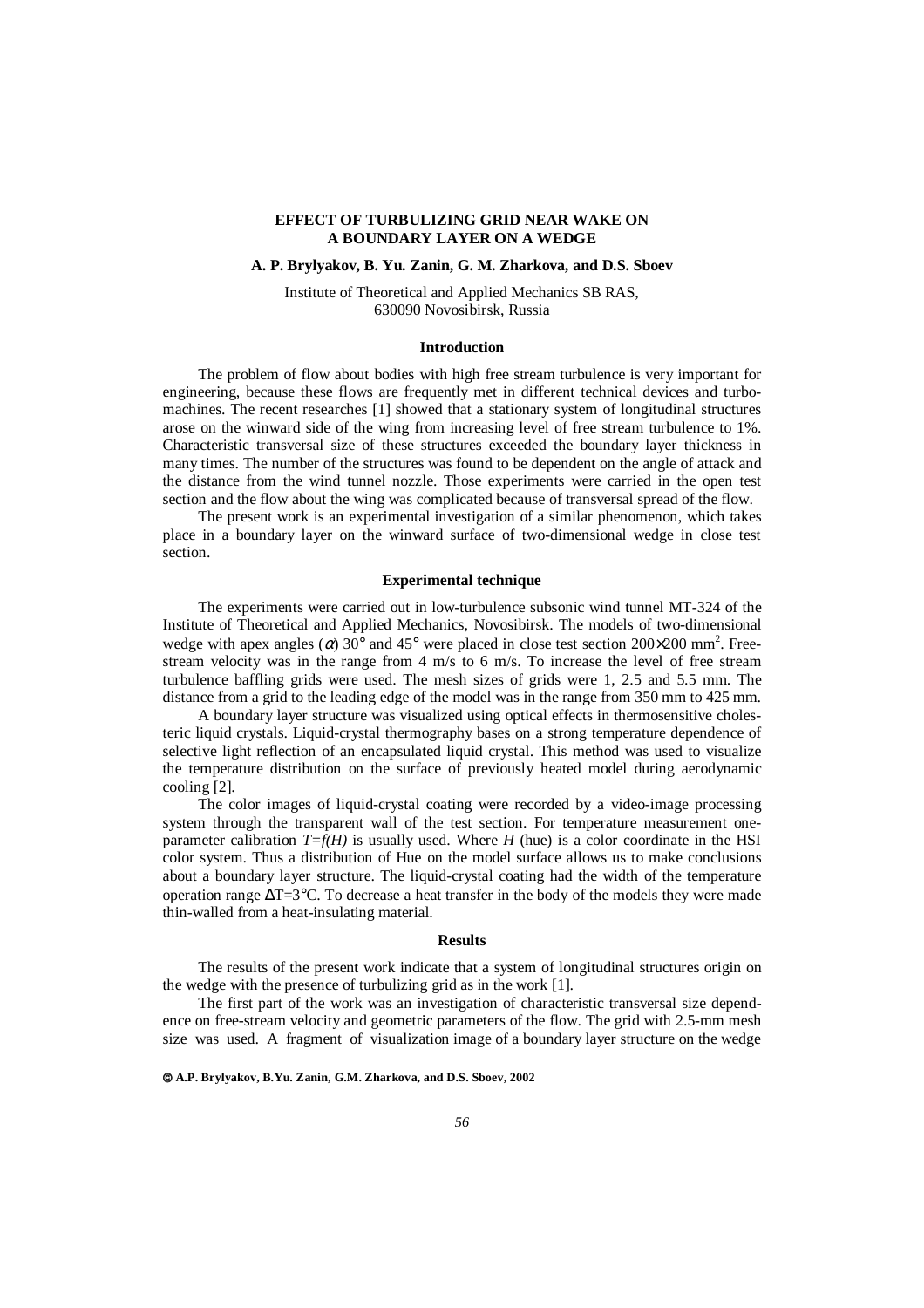| <b>Report Documentation Page</b>                                                                                                                                                     |                           |  |                                                    |  |
|--------------------------------------------------------------------------------------------------------------------------------------------------------------------------------------|---------------------------|--|----------------------------------------------------|--|
| <b>Report Date</b><br>23 Aug 2002                                                                                                                                                    | <b>Report Type</b><br>N/A |  | Dates Covered (from to)                            |  |
| <b>Title and Subtitle</b><br>Effect of Turbulizing Grid Near Wake on A Boundary Layer on<br>A Wedge                                                                                  |                           |  | <b>Contract Number</b>                             |  |
|                                                                                                                                                                                      |                           |  | <b>Grant Number</b>                                |  |
|                                                                                                                                                                                      |                           |  | <b>Program Element Number</b>                      |  |
| Author(s)                                                                                                                                                                            |                           |  | <b>Project Number</b>                              |  |
|                                                                                                                                                                                      |                           |  | <b>Task Number</b>                                 |  |
|                                                                                                                                                                                      |                           |  | <b>Work Unit Number</b>                            |  |
| Performing Organization Name(s) and Address(es)<br>Institute of Theoretical and Applied Mechanics Institutskaya 4/1<br>Novosibirsk 530090 Russia                                     |                           |  | <b>Performing Organization Report Number</b>       |  |
| <b>Sponsoring/Monitoring Agency Name(s) and Address(es)</b>                                                                                                                          |                           |  | Sponsor/Monitor's Acronym(s)                       |  |
| EOARD PSC 802 Box 14 FPO 09499-0014                                                                                                                                                  |                           |  | <b>Sponsor/Monitor's Report Number(s)</b>          |  |
| <b>Distribution/Availability Statement</b><br>Approved for public release, distribution unlimited                                                                                    |                           |  |                                                    |  |
| <b>Supplementary Notes</b><br>See also ADM001433, Conference held International Conference on Methods of Aerophysical Research (11th) Held in<br>Novosibirsk, Russia on 1-7 Jul 2002 |                           |  |                                                    |  |
| <b>Abstract</b>                                                                                                                                                                      |                           |  |                                                    |  |
| <b>Subject Terms</b>                                                                                                                                                                 |                           |  |                                                    |  |
| <b>Report Classification</b><br>unclassified                                                                                                                                         |                           |  | <b>Classification of this page</b><br>unclassified |  |
| <b>Classification of Abstract</b><br>unclassified                                                                                                                                    |                           |  | <b>Limitation of Abstract</b><br>UU                |  |
| <b>Number of Pages</b><br>5                                                                                                                                                          |                           |  |                                                    |  |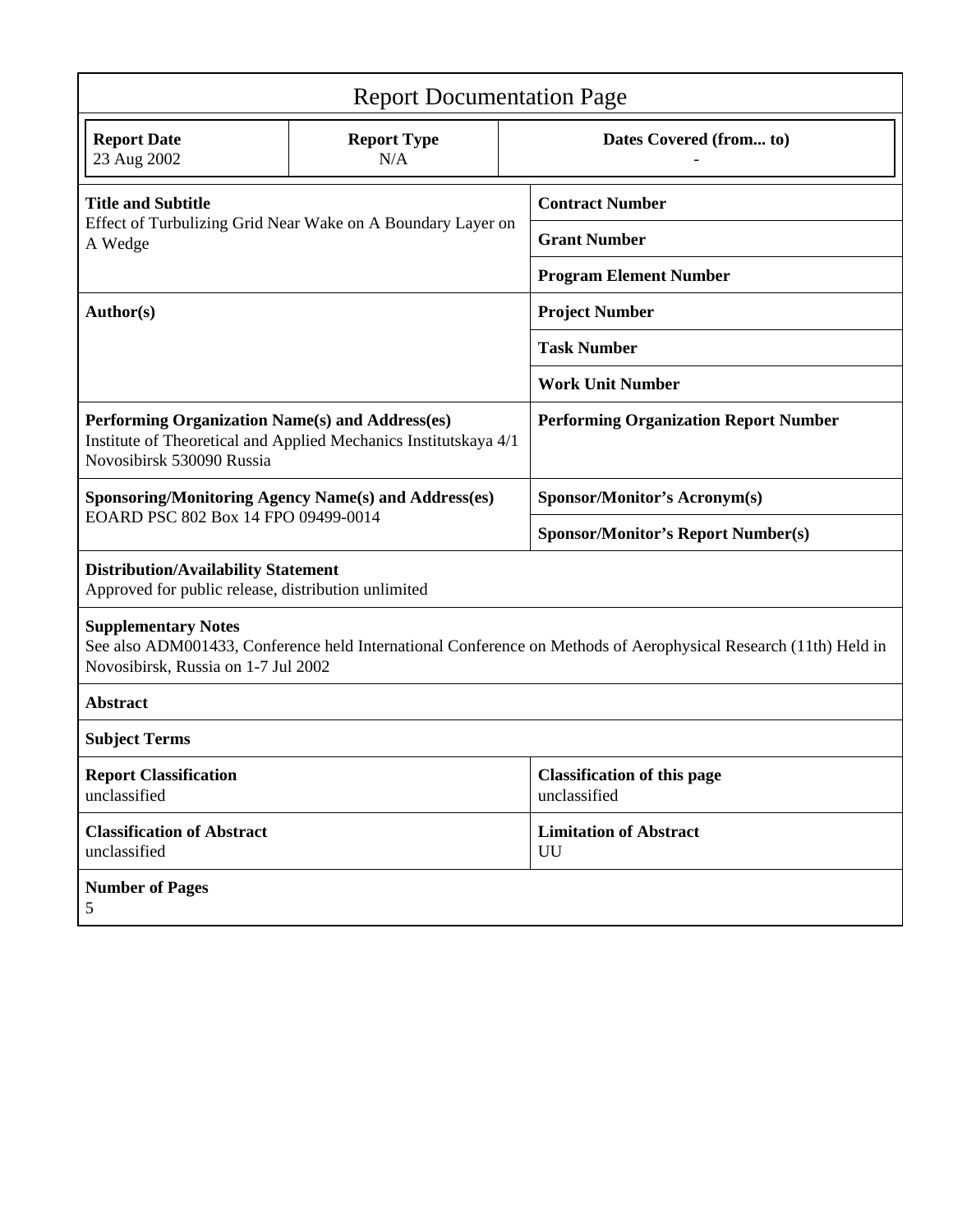

Fig. 1. Visualization of the boundary layer structure on the wedge and corresponding curves of *H*. The mesh size of grid is 2.5 mm. The distance from the grid to the leading edge (*D*) is 350 mm. Transversal size of image fragment (*L*) is 120 mm. a)  $\alpha$ =45°,  $U_{\infty}$ =6 m/s. b) $\alpha$ =45°,  $U_{\infty}$ =4 m/s.



Fig. 2. Visualization of the boundary layer structure on the wedge and corresponding curves of *H.* The mesh size of grid is 2.5 mm. *D*=350 mm. *L*=120 mm. a) α=30°, *U*<sub>∞</sub>=6 m/s. b) α=30°, *U*<sub>∞</sub>=4 m/s.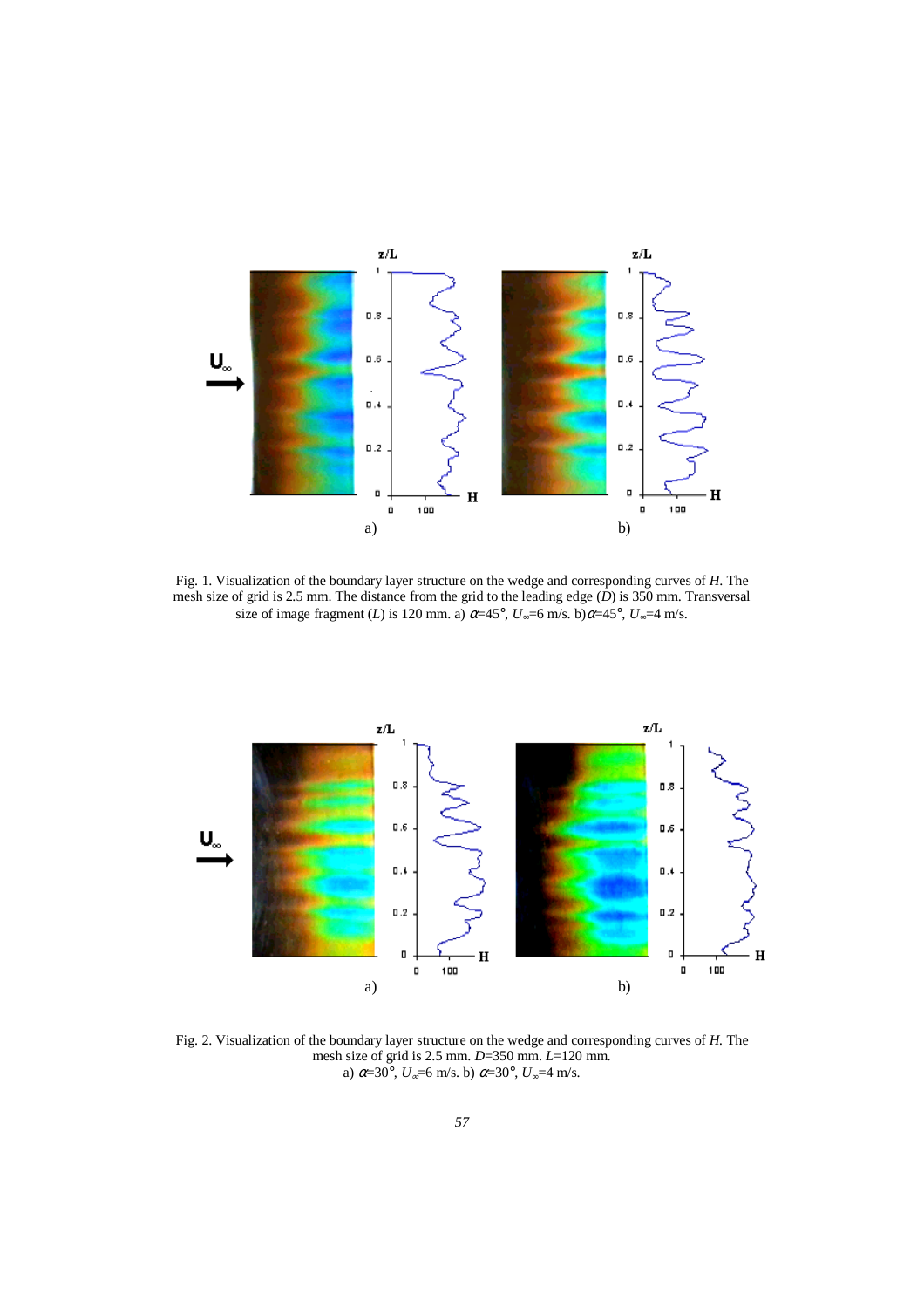

Fig. 3. Visualization of the boundary layer structure on the wedge and corresponding curves of *H* at the distance from the grid to the leading edge 350 mm (a) and 425 mm (b). The mesh size of grid is 2.5 mm. α=45°. *L*=120 mm.



Fig. 4. Change of the boundary layer structure when rotating grid by 90°. The mesh size of grid is 2.5 mm.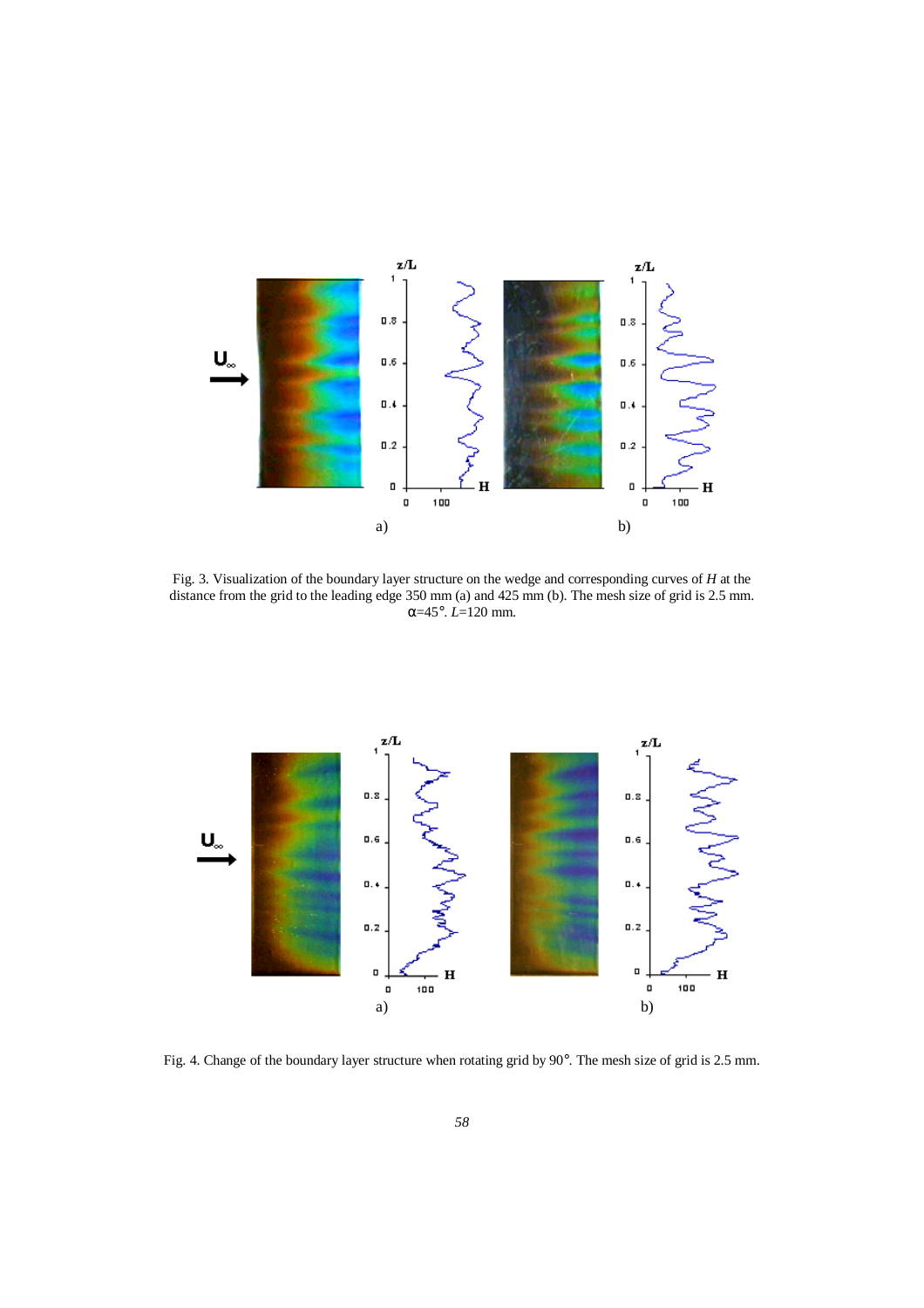

Fig. 5. Visualization of the boundary layer structure on the wedge and corresponding curves of H at the mesh size of grid 1mm (a), 2.5 mm (b) and 5.5 mm (c).  $\alpha$ =45°,  $U_{\infty}$ =6 m/s. D=350 mm., L=150 mm.